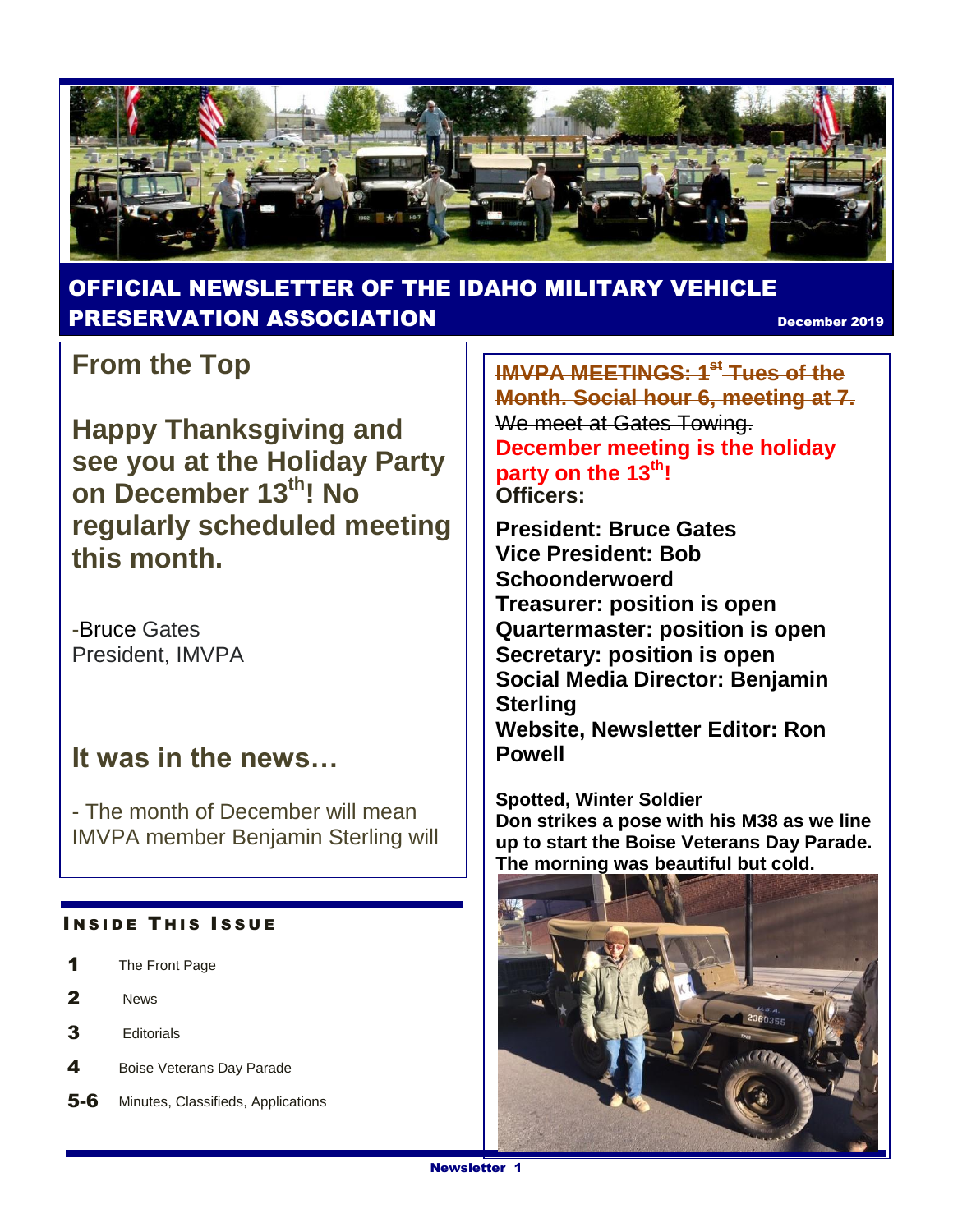be a new dad. Congratulations!

- A military working dog named Mali received a medal for bravery in battle in Afghanistan. He protected Soldiers by detecting explosives and insurgents. This is a medal awarded to animals and so far in history it's been awarded to 32 carrier pigeons, four horses, 31 dogs, and uh, one cat. Source: https://www.bbc.com/news/uk-42031729

- go to [www.firefighterstairclimb.org](http://www.firefighterstairclimb.org/) to support our local firefighters as they support the Leukemia & Lymphoma Society (LLS). This organization raises funds to fight cancer and it's for a good cause. Go here:

[https://www.llswa.org/site/TR/LLSWA/lls](https://www.llswa.org/site/TR/LLSWA/llswaFF?px=1940392&pg=personal&fr_id=1640) waFF?px=1940392&pq=personal&fr\_id= [1640](https://www.llswa.org/site/TR/LLSWA/llswaFF?px=1940392&pg=personal&fr_id=1640) or If you prefer, you can also send your gift via check, made out to LLS and sent to the address below:

**Leukemia & Lymphoma Society, Attn: LLS Firefighter Stairclimb 5601 6th Ave South, Suite 182, Seattle, WA 98108**

- Bruce Gates supported the Annual toys for tots, sponsored by the US Marine Corps and the POW MIA. It looks like Santa Claus is taking a turn behind the 50 caliber machine gun in Bruce's M37. He noted that the driveline broke that day and he had to drive home on the front axle in four wheel drive. No word on if Santa Claus was going to give him a new U-joint for Christmas, or if Bruce was a good boy this year or not.



## **Department of Corrections**

-The last newsletter had an error in which page 2 was cut off due to technical difficulties. But in the very small chance that anyone reads the newsletter (they don't, ed) then one need only go to the website, where the complete and corrected copy is present. ❖

Can anyone help one of our members identify this small trailer? It's believed to be a military generator trailer but sadly no data pates are present. Contact member Matt Wrobel if you know the answer to the mystery!

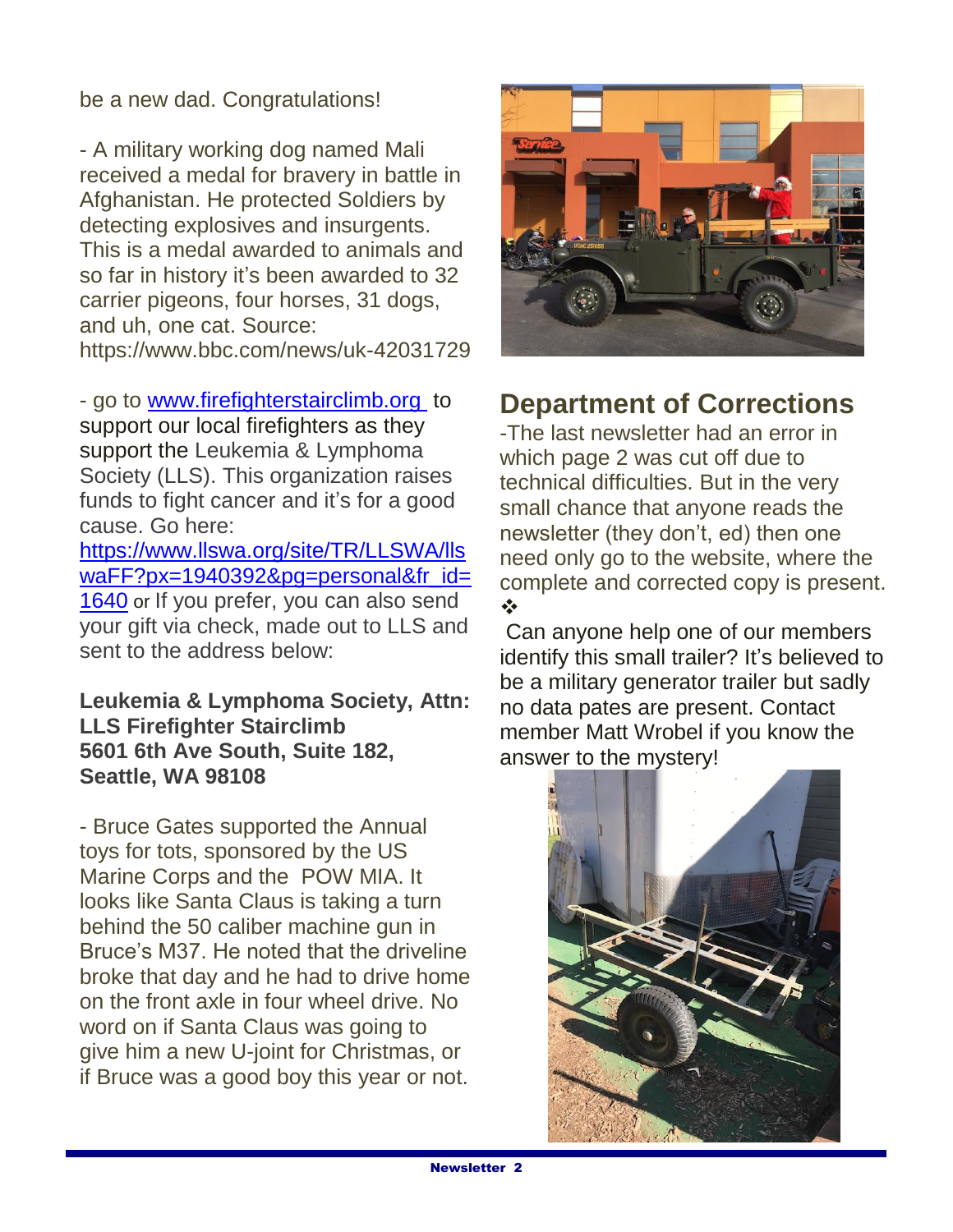### **His glass is half empty. -By anonymous**

 I have been blessed with an amazing gift, and I think of myself as a great visionary. I can see into the future and conceptualize what the end state should look like. If I close my eyes I can see my eternal soul in heaven, I can see all the riches I've ever wanted, and I can envision my GPW being done.

 The problem is I've never figured out how to navigate that road into a reality. Like the story of the fellah who stopped to ask directions. Bubba was selling turnips on the back of a flatbed. How do I get back to the interstate? He said "ya all can't there from here. But I have an ol' jeep fer sale. Do ya want it? "

 Like most things in life there are text books to show you what to do. The Bible is a mystery to me with all the strange ways they wrote back then, so how am I going to save (you mean salvage, -ed) my eternal soul if I can't make sense of 1 Peter 1:8:9.

My get rich quick books grow dusty on the shelf and I can't afford to buy anymore of them. I think they use words that are too big, and they need to dumb them down so the typical layman (me, anyway) can understand them. Just put everything on 1 page and staple it to my forehead, oh and use the Readers Digest large print version, thanks!

 And my unfinished GPW, dang it's hard to work on! One of my friends said, "gee 'anonymous' everything you need to know is in the repair manual!" (I have four of them under a pile of metal shaving grease dust). He said "with them you can get your engine purring like your 19 year old cat." Yeah but actually using a repair manual assumes you have some mechanical ability to start with. How does this crescent wrench work? Did I even spell that right? Why do I smell cat pee. Damn that cat, it's gone incontinent, right in my box of new jeep parts. Why can't he use the piles of litter under the unfinished GPW chassis where I spilled 27 gallons of gear oil and anti freeze? Oh maybe there's no litter left for your litter box. Sorry about that, cat. Now go ahead and lap up as much anti freeze as you want, thank you very much.

 It's one step forward, 2 steps back to realizing my dreams. Where did that (#\*\$&#\$) crank shaft nut go? Grrr, I need that, hope I don't forget to put it back on when the engine is ready to start. My 13 year old says I need a seeing eye pig. I think there's a private joke in there somewhere.

 A friend of mine is a pastor, and I asked him to bless my GPW project. He said it's not appropriate to bless a metal object that has no soul. Well he's right about this (#\$&%\$^) Jeep in that It has no soul. I asked him instead to try to purge the demons out of it at least. He told me not to worry about riches or Jeeps, and focus on my eternal soul instead. Seems to me eternal salvation should come after riches, and after the Jeep is done, not before. He just smiled and gave me a bible, a little key chain cross, and a word of the day calendar. The first word, 'incontinent'. Yeah great.  $\mathbf{\hat{z}}$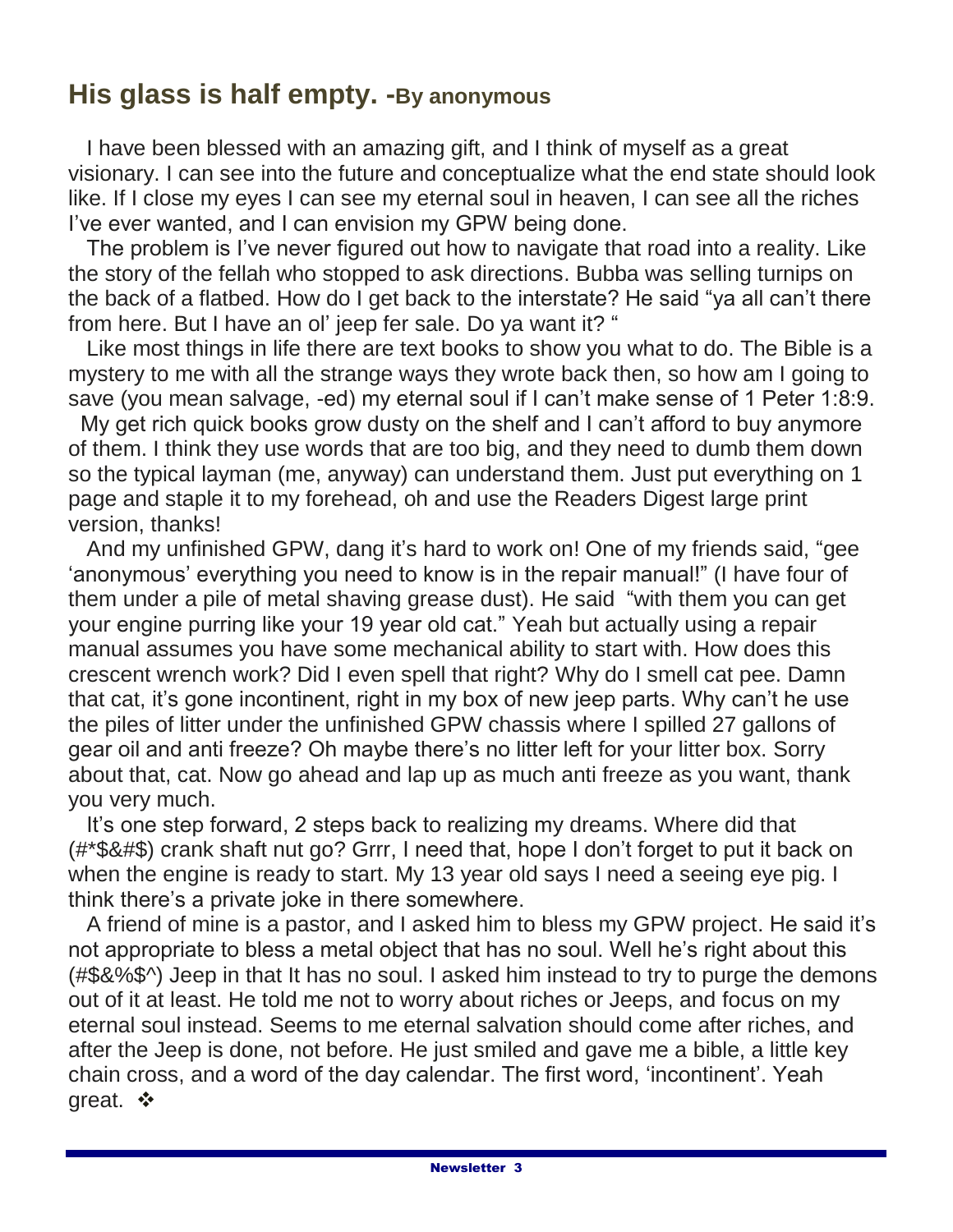# **Boise Veterans Day Parade, November 2nd!** By Ron

The IMVPA lined up about 8:30 AM and excitement was in the air! It was clear and cold but no one complained as jets and helicopters flew over and hundreds of participants lined up, eager to get started. A halftrack and 2 jeeps were at the start of the parade, and the rest of the IMVPA were toward the back. President Bruce brought out his M37, Benjamin had the HMMWV, Stacy had his 5 ton and trailer, Don with his M38, and Dick and Sylvia had their 42 GPW pulling a Converto airborne trailer. Mike Pierce was in the front of the parade carrying VIP types in front of the camera.





**The start of the parade had the US flag proudly displayed.**

❖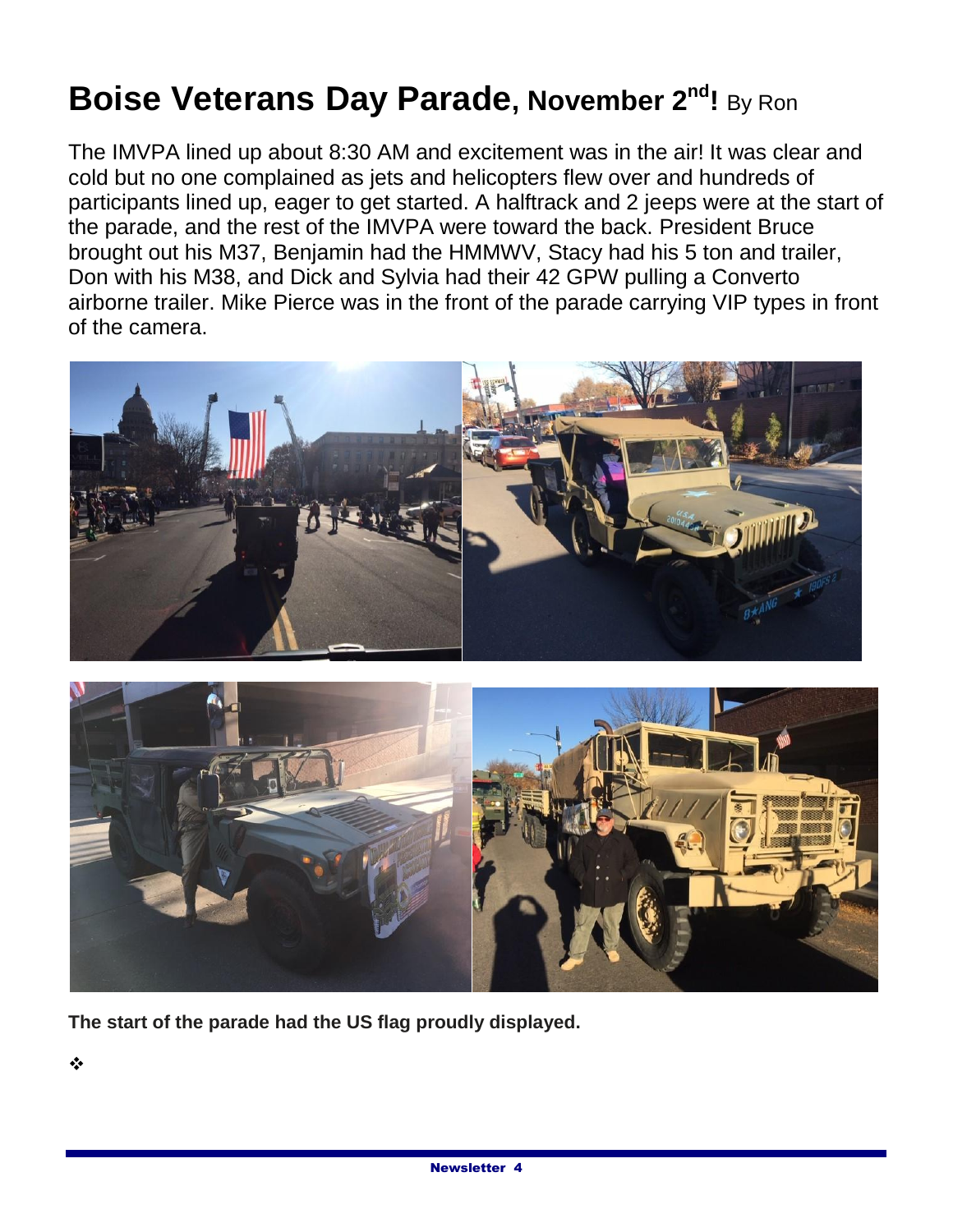### **MEETING MINUTES. For November, by Vice Pres. Bob S.**

 Meeting was called ot order at 7:05. Treasurer's report was given by the President at \$2109.67 in the bank. It was then noted that the Veterans Day parade had a small showing (at 5 vehicles) but there were four more at the head of the parade including the halftrack from the War Hawk Museum.

 Pres. Gates reported on Toys for Tots. It started all right with Santa Claus taking a photo op with the .50 cal machine gun. Later the M37 lost a driveline but he drove home on the front axle. Bruce transferred to a Harley to finish the event.

 Next event is at the Caldwell Veterans Hall on 11-11-2019, 11AM-2PM for a ceremony.

 It was noted that long time member and one of the founders, Dr. Phil Kreuger passed away on Nov  $2^{nd}$ . It was said that as a physician he was famous in Idaho and around the country for his groundbreaking work and research.

### **Upcoming Events.**

On December 13<sup>th</sup> the IMVPA will hold its annual holiday party at the Caldwell Veterans Hall, 1101 Cleveland BLVD. Set up is at 4PM, event starts at 6PM. This is a potluck and a sign up went around for members to add their dish. The POC for the event is Vice President Bob S at 208- 290-3913. Reach out to him to sign up.

 There will be a gift exchange, and the gift should be wrapped, valued at around \$20, and military related. The VP asked that it be a nice gift. Everyone who brings a gift will participate in the gift exchange via number draw.

 Those who are bringing potluck are asked to list the ingredients so those with allergies do not die. Thank you.

 Kids are invited and the guidance is to bring a gift for the young child so they don't feel left out of the gift exchange. Or if they are old enough, and its appropriate , then they can participate of course.

 No alcohol can be bought or sold on the premises due to licensing concerns of the Veterans Hall. Alcohol is okay to give as a gift in the exchange, and has been very popular in the past, just sayin'.

**Having trouble titling your HMMWV in your state**? We may be able to help !! Please e-mail as much information about your problem as possible and let us know is you will participate in a Class Action lawsuit (not required) if so e mail [hmmwvowner@gmail.com](mailto:hmmwvowner@gmail.com) ❖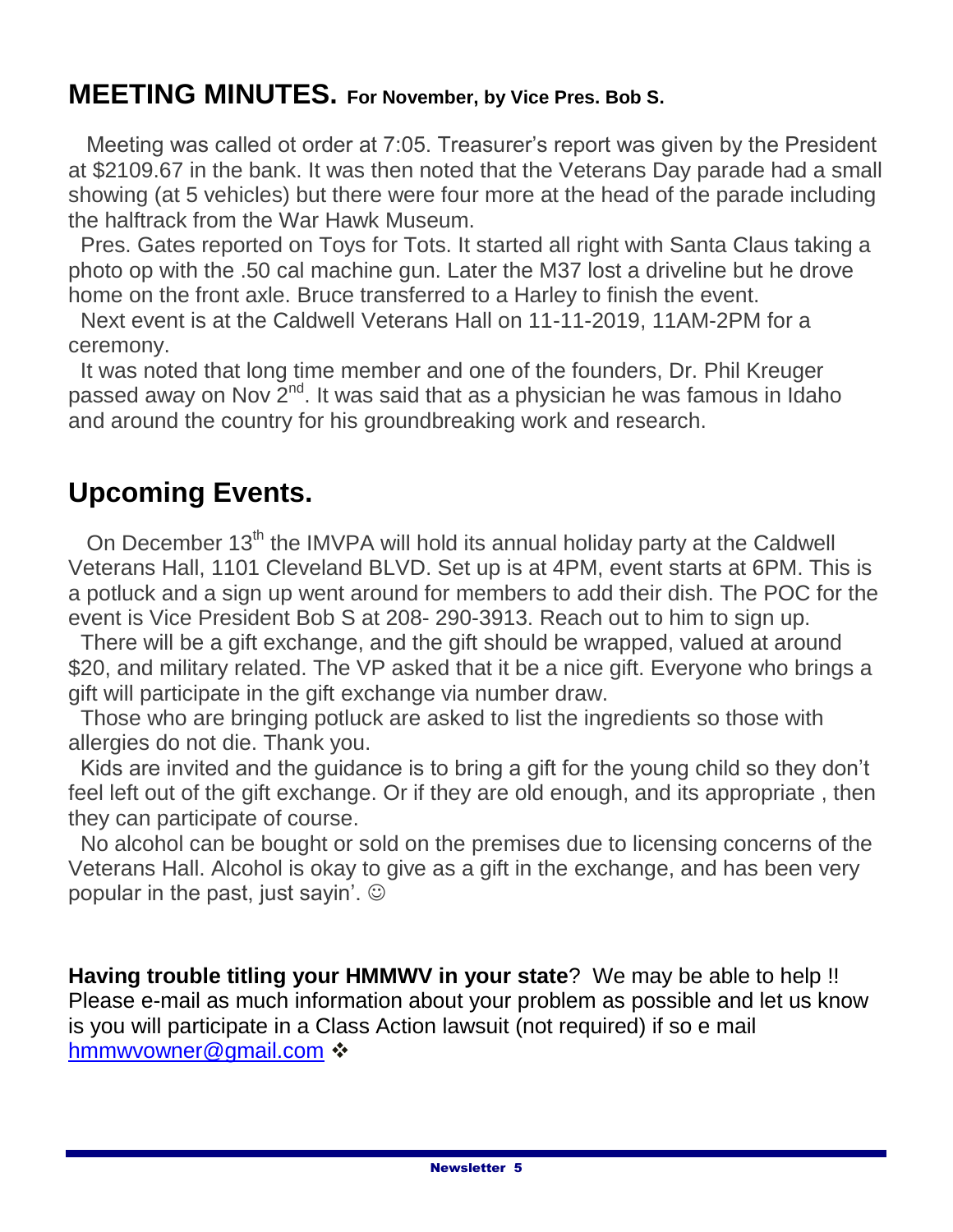## **YOUR FREE CLASSIFIED ADS**

**Wanted**: M101A2/A3 trailer. Contact Ben at [hondatoys@gmail.com](mailto:hondatoys@gmail.com) Wanted: one GPW foot rest, push pull light switch and top bows. Contact ron at rondoin\_98@hotmail.com.

**Wanted:** Civil defense items, contact John Downs at johnrdowns@yahoo.com **For Sale:** misc MB bolt on parts, 5 new NDT Firestone tires 7-15 size \$100 each, and a very complete 1950s ¼ ton military trailer unrestored. Contact Wayne at waynehanners@msn.com

**Wanted:** black out light for Harley Davidson motorcycle. Contact nickwilson4@aol.com

**Wanted:** tail lights and black out lights for 1943 GPW. Contact Michael at michaelsantinik@gmail.com

## **Idaho Military Vehicle Preservation Association Membership Application**

**-Since 1993, an Idaho Organization has been dedicated to the preservation of old and historic military vehicles. The IMVPA encourages the acquisition, preservation, restoration, and the public education of historic military vehicles. The Idaho club encourages and supports museums, as well as national and community events.**

## **Membership Fees - \$20.00 per year**

| Name               |                                                                                 |           |  |
|--------------------|---------------------------------------------------------------------------------|-----------|--|
| Address            |                                                                                 |           |  |
| City_____________  |                                                                                 | State Zip |  |
| Email              |                                                                                 |           |  |
| Phone              |                                                                                 |           |  |
|                    | Please mail this membership application to:                                     |           |  |
| <b>Bruce Gates</b> |                                                                                 |           |  |
| <b>PO Box 592</b>  |                                                                                 |           |  |
| Nampa, Idaho 83653 |                                                                                 |           |  |
|                    | Ownership of a military vehicle in not a requirement for                        |           |  |
|                    | mamharshinl Monthly meetings are hold on the first Tuesday of the manth of 7:00 |           |  |

**MIGHIDERSHIP!** Monthly meetings are held on the first Tuesday of the month at 7:00 PM. **Please call (208) 890-2249 for more information.**

#### **Are you a member of the Military Vehicle Preservation Association, or MVPA!**

Why join? You get access to thousands of members worldwide for information, vehicles, parts, resources and a community of shared enthusiasm; Premium